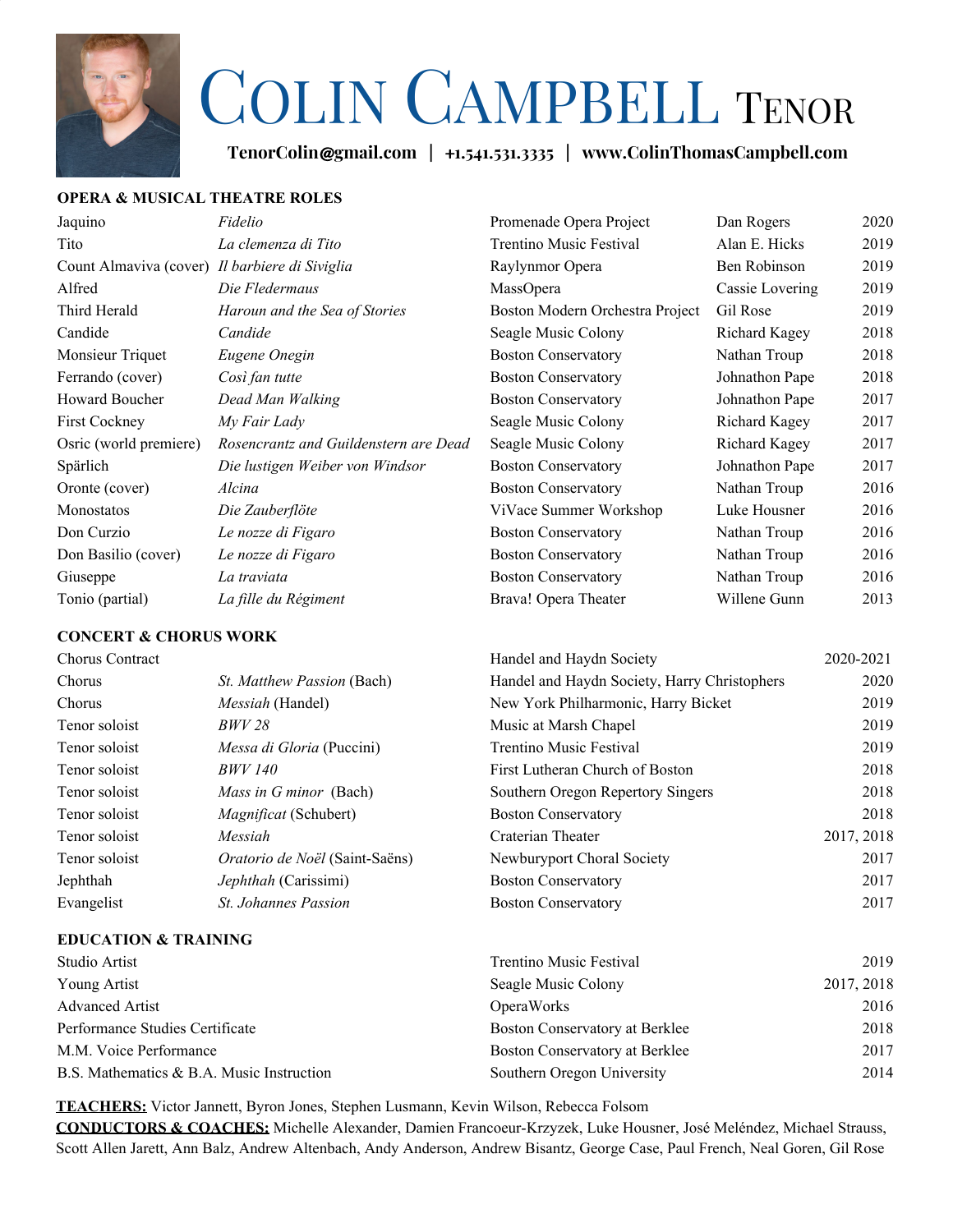

## COLIN CAMPBELL <sup>T</sup>ENOR

**TenorColin**@**gmail.com |** +**1.541.531.3335 | www.ColinThomasCampbell.com**

### **REVIEWS**

"...Colin Campbell (Alfred) were two other performances I was enchanted by for **their incredible voices** and *their calm yet enrapturing stage presence…Campbell (Alfred) also captures the hearts of the audience members as he saunters onstage with his powerful tenor voice and his scruff. His comedic timing was perfect as he tries to recapture Rosalinda's heart throughout the story."* - The Theatre Times, May 2019 *[https://thetheatretimes.com/mass-operas-production-of-die-fledermaus-is-the-life-of-the-party/?fbclid=IwAR2c](https://thetheatretimes.com/mass-operas-production-of-die-fledermaus-is-the-life-of-the-party/?fbclid=IwAR2cmpcGUt-UeK-2hnMQckocwbAWiXwuER5UpXPYqT2J6-X5yoUEtE1ybUI) [mpcGUt-UeK-2hnMQckocwbAWiXwuER5UpXPYqT2J6-X5yoUEtE1ybUI](https://thetheatretimes.com/mass-operas-production-of-die-fledermaus-is-the-life-of-the-party/?fbclid=IwAR2cmpcGUt-UeK-2hnMQckocwbAWiXwuER5UpXPYqT2J6-X5yoUEtE1ybUI)*

*"Also, too, does Colin Campbell's Alfred register as a very fun character: it would be easy to read his actions and play them to the hilt for creepiness, but there's a somewhat playful energy to the way Campbell plays Alfred that is irresistible, especially when he can't stop singing Verdi off the top of his head the way he does here."* - Schmopera, April 2019

<https://www.schmopera.com/light-and-frothy-fledermaus-brought-new-translation/>

*"Colin Campbell was appropriately insufferable as the preening, opera-warbling ex-boyfriend, Alfred."* - The Arts Fuse, April 2019 <http://artsfuse.org/183047/opera-review-massoperas-die-fledermaus-modern-life-lampooned/>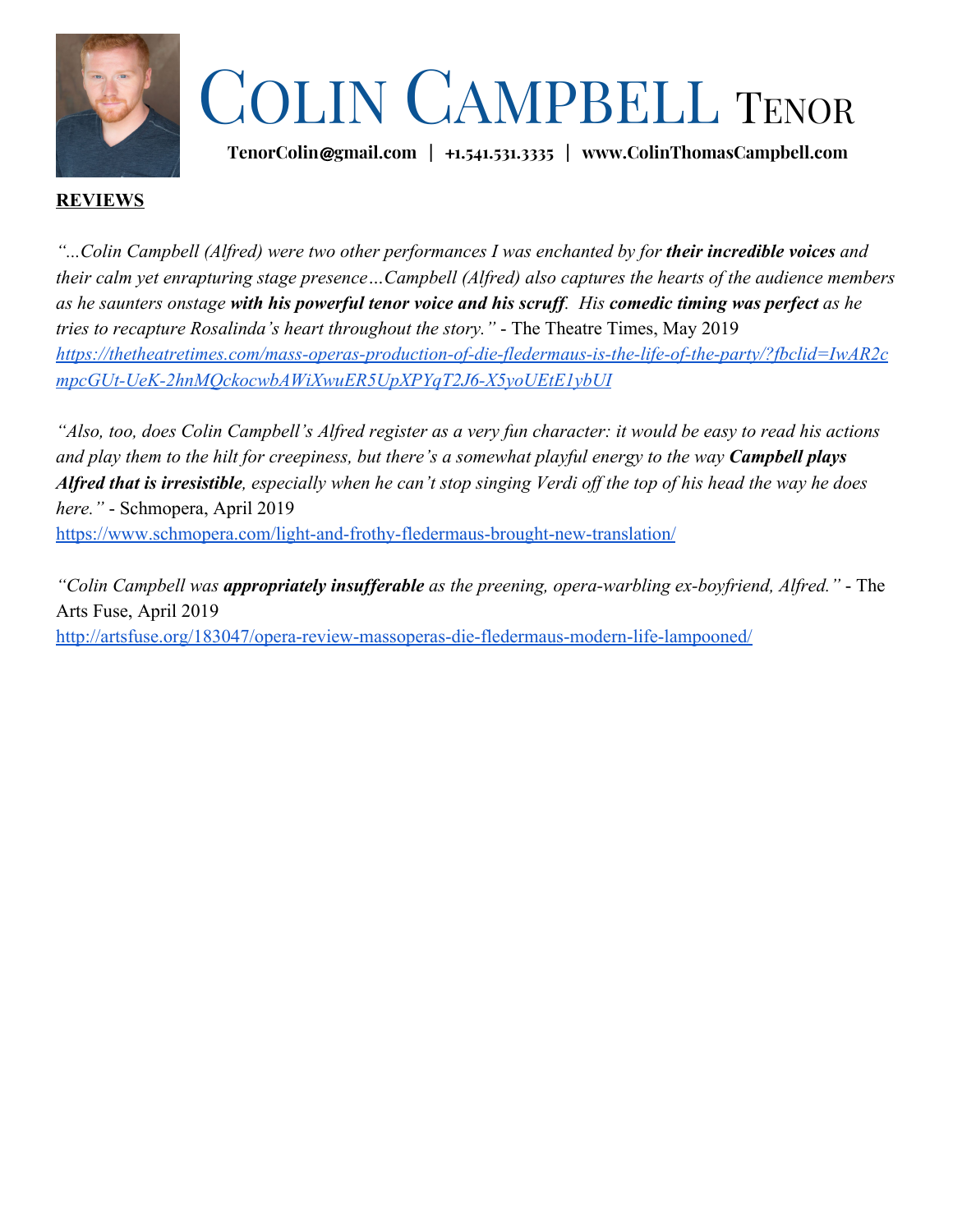

## COLIN CAMPBELL <sup>T</sup>ENOR

**TenorColin**@**gmail.com |** +**1.541.531.3335 | www.ColinThomasCampbell.com**

## **LONG BIOGRAPHY**

Known for his **"powerful tenor voice and his scruff,"** Colin Campbell originally hails from Ashland, Oregon.

Most recently, he was seen making his role and company debut as Tito in *La clemenza di Tito* with the Trentino Music Festival, in Mezzano, Italy. Just before, as Count Almaviva in *Il barbiere di Siviglia* with Raylynmor Opera and also **Alfred** in *Die Fledermaus* with **MassOpera** where Theatre Times said his **"comedic timing was perfect."** Earlier highlights include, his company debut with **Boston Modern Orchestra Project** as Third Herald in the **Boston premiere** of *Haroun and the Sea of Stories*. During the summer of 2018, he was a Young Artist with Seagle Music Colony, where he made his role debut as the **title role in** *Candide*.

Other recent role credits include **Osric** in the **world premiere** of **Rosencrantz & Guildenstern Are Dead** (Herschel Garfein), **Ferrando** (*Così fan tutte*), **Oronte** (*Alcina*), Ito in Mame (Jerry Herman), Monsieur Triquet (*Eugene Onegin*), **Howard Boucher** (*Dead Man Walking*), Spärlich (*Die lustigen Weiber von Windsor*), Monostatos (*Die Zauberflöte*), Don Curzio (*Le nozze di Figaro*) and **Frederic in** *Pirates of Penzance*. Partial roles include Jaquino (*Fidelio*), **Tonio** (*La fille du Régiment*), Don Ottavio (*Don Giovanni*), Chevalier Des Grieux (*Manon*), and **Ernesto in** *Don Pasquale*.

Mr. Campbell has performed with **Odyssey Opera**, **Handel and Haydn Society**, MassOpera, **Boston Modern Orchestra Project**, Seagle Music Colony, The Boston Conservatory, Newburyport Choral Society, OperaWorks, Southern Oregon University, Brava! Opera Theater, Rogue Opera, **Britt International Festival**, Southern Oregon Repertory Singers, **Oregon Bach Festival**, and for the **House of Representatives in Oregon.**

Mr. Campbell holds **both a Bachelor of Arts in Music Instruction and a Bachelor of Science in Mathematics** from Southern Oregon University. He also earned a **Master of Music** in Vocal Performance and a **Performance Studies Certificate** from Boston Conservatory at Berklee under the tutelage of Kevin Wilson.

Since the 2019/2020 season, Mr. Campbell regularly sings with Handel and Haydn Society under conductor, Harry Christophers and as a Scholar Cantorum at Marsh Chapel under the direction of Dr. Scott Allen Jarrett.